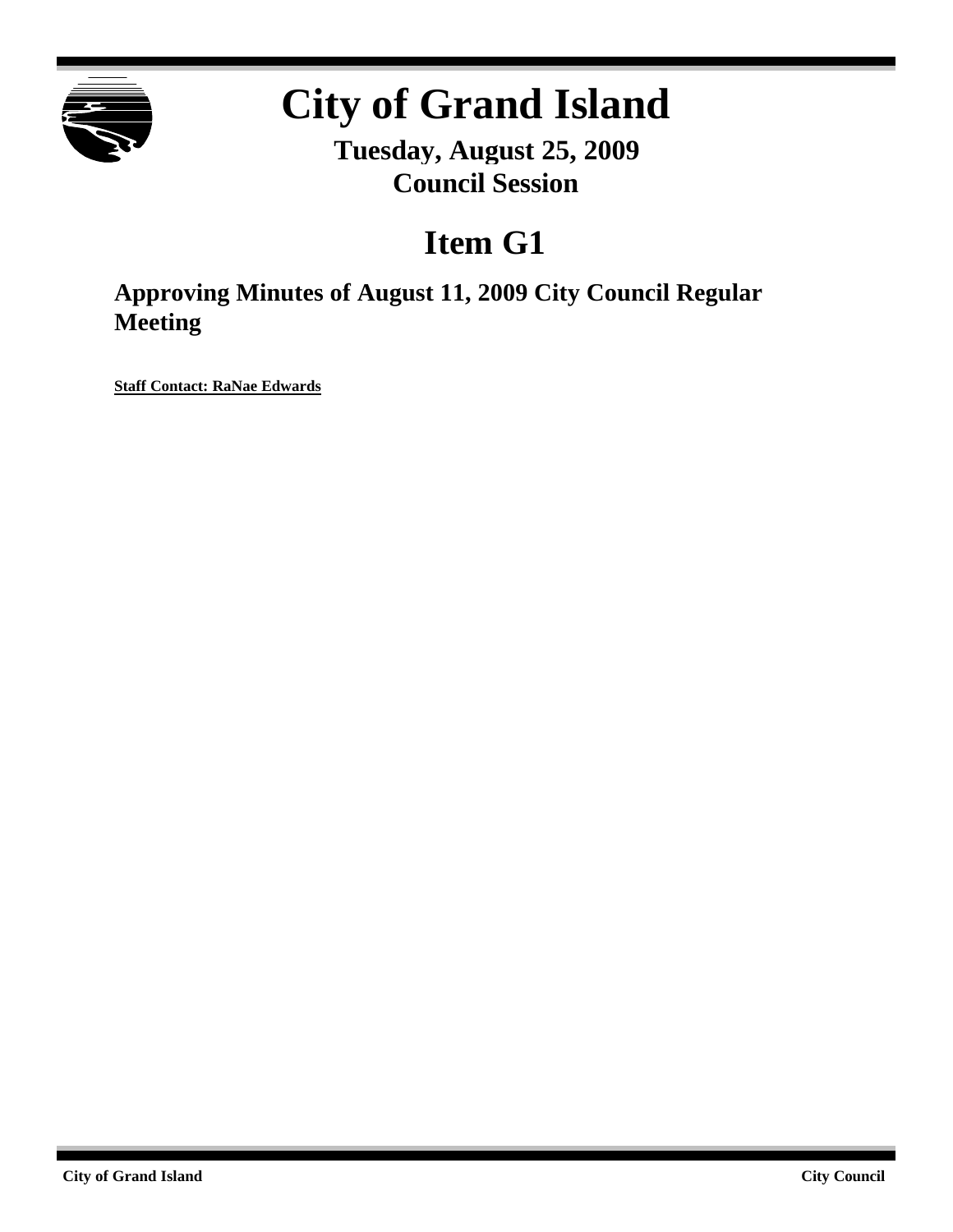#### CITY OF GRAND ISLAND, NEBRASKA

#### MINUTES OF CITY COUNCIL REGULAR MEETING August 11, 2009

Pursuant to due call and notice thereof, a Regular Meeting of the City Council of the City of Grand Island, Nebraska was conducted in the Council Chambers of City Hall, 100 East First Street, on August 11, 2009. Notice of the meeting was given in *The Grand Island Independent* on August 5, 2009.

Mayor Hornady called the meeting to order at 7:00 p.m. The following City Council members were present: Meyer, Niemann, Gilbert, Haase, Carney, Dugan, Ramsey, Nickerson, Zapata and Gericke. The following City Officials were present: City Administrator Jeff Pederson, City Clerk RaNae Edwards, Finance Director Mary Lou Brown, Assistant City Attorney Wes Nespor, and Public Works Director Steve Riehle.

INVOCATION was given by Mayor Hornady followed by the PLEDGE OF ALLEGIANCE.

MAYOR COMMUNICATION: Mayor Hornady introduced Community Youth Council members Austin Witmer and Caitlynn Schwehn along with board member Elizabeth Kuta.

#### PRESENTATIONS AND PROCLAMATIONS:

Recognition of Life Saving Efforts. Mayor Hornady and Fire Chief Troy Hughes gave certificates of recognition to Ashley Schmitz, Adam Pfeifer, Bob Samuelson, Tim Schirmer, and the Doniphan QRT's who helped save the life of Cale Buhr, a 17 year old male student athlete on May 12, 2009 when he suddenly collapsed and went into cardiac arrest.

Also presented were certificates of recognition to Scott Kudera and Craig Tegeler for a second event which occurred on May 15, 2009 when Adam Wright, a training officer from Meadow Grove Fire Department became unresponsive. These people were thanked for their outstanding efforts that successfully changed the destiny for two individuals.

#### PUBLIC HEARINGS:

Public Hearing on Acquisition of Utility Easement Located at 4811 Gold Core Drive (Joseph & Lori Brown). Gary Mader, Utilities Director reported that a utility easement was needed at 4811 Gold Core Drive in order to have access to install, upgrade, maintain, and repair power appurtenances, inc luding lines and transformers. The easement would be used to locate underground primary cable and a pad-mounted transformer to provide electric service to a new bus storage and repair shop for Holiday Travel. Staff recommended approval. No public testimony was heard.

Public Hearing on Acquisition of Utility Easement Located at 731 Allen Drive (Highway Motels of Nebraska, Inc.). Gary Mader, Utilities Director reported that a utility easement was needed at 731 Allen Drive in order to have access to install, upgrade, maintain, and repair power appurtenances, including lines and transformers. The easement would be used to place high voltage underground cables and a pad-mounted transformer to provide electric service to the new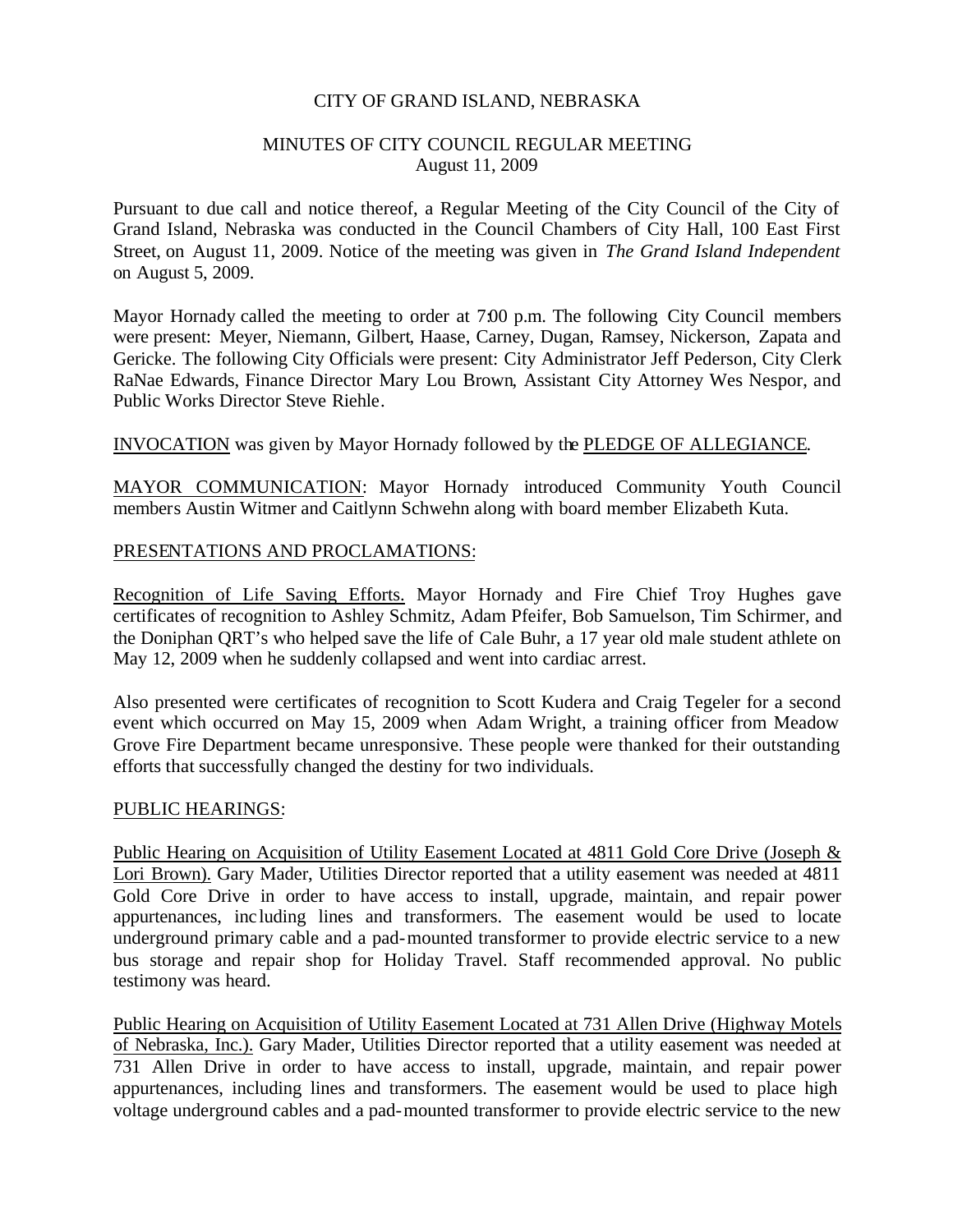Holiday Inn Express currently being constructed. Staff recommended approval. No public testimony was heard.

Public Hearing on Proposed FY 2009-2010 City Single Budget. This item was pulled from the agenda at the request of the Finance Director.

Public Hearing on Community Redevelopment Authority (CRA) Budget. This item was pulled from the agenda at the request of the Finance Director.

### ORDINANCES:

Councilmember Gilbert moved "that the statutory rules requiring ordinances to be read by title on three different days be suspended and that ordinance numbered:

#9228 – Consideration of Amendments to Chapter 5 of the Grand Island City Code Relative to Animals

be considered for passage on the same day upon reading by number only and that the City Clerk be permitted to call out the number of this ordinance on first reading and then upon final passage and call for a roll call vote on each reading and then upon final passage." Councilmember Ramsey second the motion. Upon roll call vote, all voted aye. Motion adopted.

Assistant City Attorney Wes Nespor reported Ordinance #9228 would amend Chapter 5 of the Grand Island City Code - Animals to update rabies observation to mirror state law and incorporate changes suggested by the Animal Advisory Board.

Motion by Meyer, second by Nickerson to approve Ordinance #9228.

City Clerk: Ordinance #9228 on first reading. All those in favor of the passage of this ordinance on first reading, answer roll call vote. Upon roll call vote, all voted aye. Motion adopted.

City Clerk: Ordinance #9228 on final passage. All those in favor of the passage of this ordinance on final passage, answer roll call vote. Upon roll call vote, all voted aye. Motion adopted.

Mayor Hornady: By reason of the roll call votes on first reading and then upon final passage, Ordinance #9228 is declared to be lawfully adopted upon publication as required by law.

CONSENT AGENDA: Consent Agenda Item G-7 was pulled for further discussion. Motion by Zapata, second by Meyer to approve the Consent Agenda excluding item G-7.. Upon roll call vote, all voted aye. Motion adopted.

Approving Minutes of July 28, 2009 City Council Regular Meeting.

Approving Re-Appointment of Doug Jensen to the Animal Advisory Board.

Approving Request from Kelsey Scoggins, 103 West 22<sup>nd</sup> Street for Liquor Manager Designation for the United Veterans Club, 1914 West Capital Avenue.